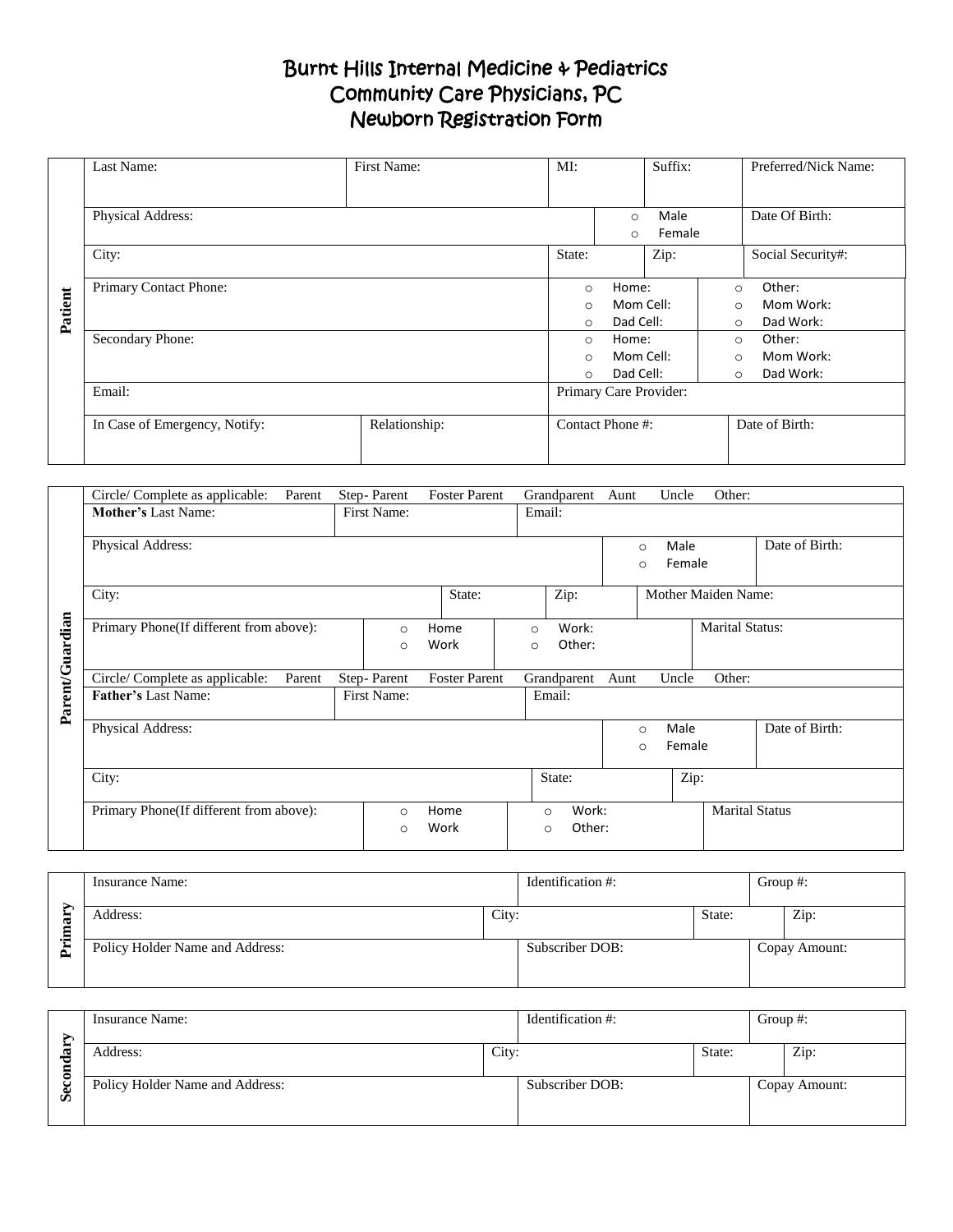

Community Care Physicians, P.C.

# **RECEIPT OF NOTICE OF PRIVACY PRACTICES WRITTEN ACKNOWLEDGEMENT FORM**

I, \_\_\_\_\_\_\_\_\_\_\_\_\_\_\_\_\_\_\_\_\_\_\_\_\_\_\_\_\_, have received a copy of Community Care Physician's, P.C's

Print Patient Name notice of Privacy Practices.

Signature of Parent or Guardian Date of Birth Date of Birth Date of Birth Date

\_\_\_\_\_\_\_\_\_\_\_\_\_\_\_\_\_\_\_\_\_\_\_\_\_\_\_\_\_\_\_\_\_ \_\_\_\_\_\_\_\_\_\_\_\_\_\_\_\_\_\_ \_\_\_\_\_\_\_\_\_\_\_\_\_\_\_\_

Witness Date

\_\_\_\_\_\_\_\_\_\_\_\_\_\_\_\_\_\_\_\_\_\_\_\_\_\_\_\_\_\_\_\_\_ \_\_\_\_\_\_\_\_\_\_\_\_\_\_\_\_\_\_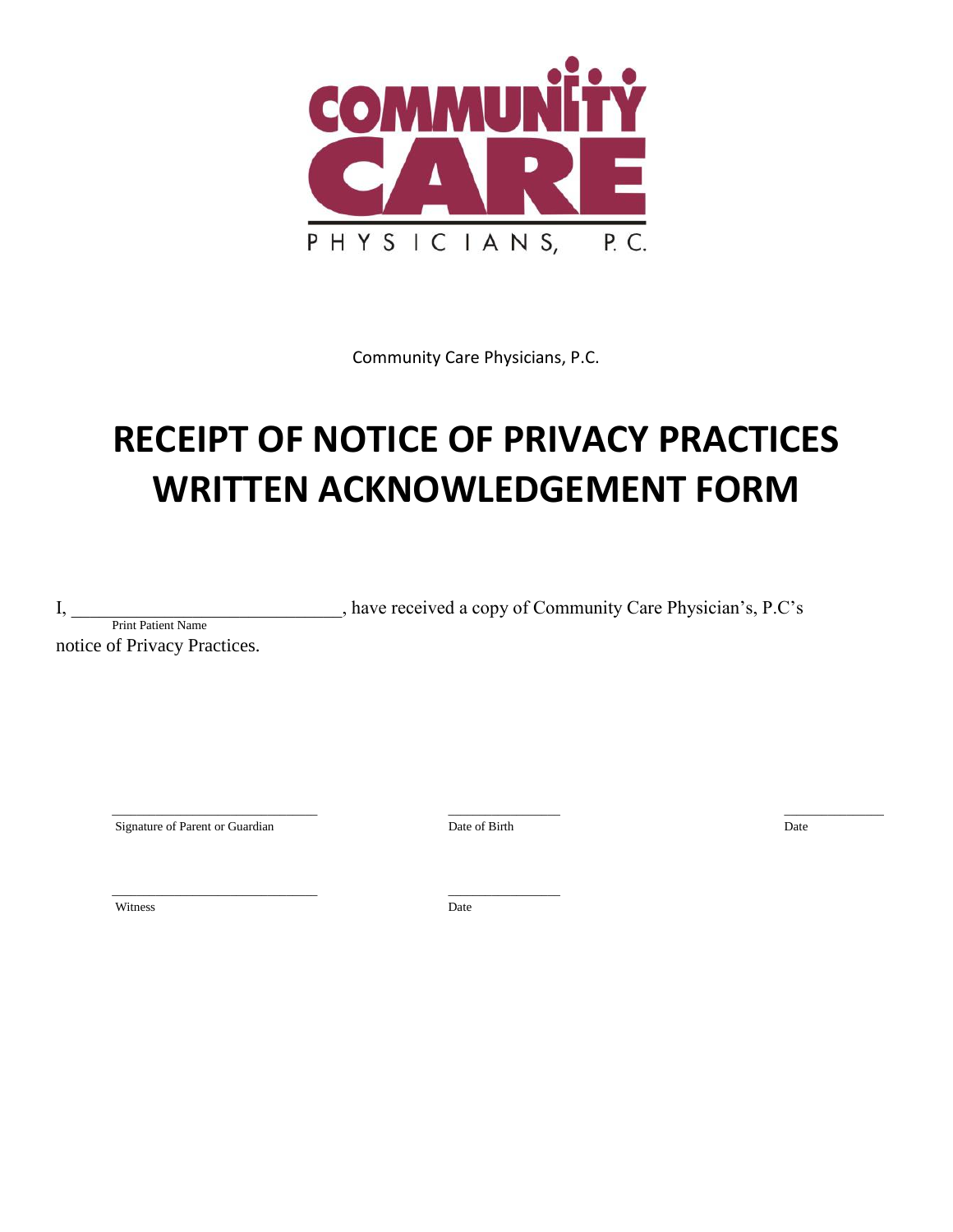



## **HIXNY ELECTRONIC DATA ACCESS CONSENT FORM Community Care Physicans**

In this Consent Form, you can choose whether to allow Community Care Physicans to obtain access to your medical records through a computer network operated by the Healthcare Information Xchange of New York (Hixny), doing business as Hixny, which is part of a statewide computer network. This can help collect the medical records you have in different places where you get health care, and make them available electronically to our office.

You may use this Consent Form to decide whether or not to allow Community Care Physicians to see and obtain access to your electronic health records in this way. You can give consent or deny consent, and this form may be filled out now or at a later date. **Your choice will not affect your ability to get medical care or health insurance coverage. Your choice to give or to deny consent may not be the basis for denial of health services.** 

If you check the **"I GIVE CONSENT"** box below, you are saying "Yes, Community Care Physicians staff involved in my care may see and get access to all of my medical records through Hixny."

If you check the **"I DENY CONSENT"** box below, you are saying "No, Community Care Physicians may not be given access to my medical records through Hixny for any purpose."

Hixny is a not-for-profit organization. It shares information about people's health electronically and securely to improve the quality of health care services. This kind of sharing is called ehealth or health information technology (health IT). To learn more about Hixny and ehealth in New York State, read the brochure, "Your Health Information – Always at Your Doctor's Fingertips." You can ask Community Care Physicians for it, or go to the website www.hixny.org.

### **Please carefully read the information on the back of this form before making your decision.**

**Your Consent Choices**. You can fill out this form now or in the future. You have two choices. o **I GIVE CONSENT for Community Care Physicians to access ALL of** my electronic health information through Hixny in connection with providing me any health care services, including emergency care.

o **I DENY CONSENT for Community Care Physicians to access** my electronic health information through Hixny for any purpose, *even in a medical emergency*.

### **NOTE: UNLESS YOU CHECK THIS BOX, New York State law allows the people treating you in an emergency to get access to your medical records, including records that are available through Hixny.**

\_\_\_\_\_\_\_\_\_\_\_\_\_\_\_\_\_\_\_\_\_\_\_\_\_\_\_\_\_\_\_\_\_\_\_\_\_\_\_\_\_ \_\_\_\_**\_**\_\_\_\_\_\_\_\_\_\_\_\_\_\_\_\_\_\_\_\_\_\_\_\_\_

\_\_\_\_\_\_\_\_\_\_\_\_\_\_\_\_\_\_\_\_\_\_\_\_\_\_\_\_\_\_\_\_\_\_\_\_\_\_\_\_\_\_\_ \_\_\_\_\_\_\_\_\_\_\_\_\_\_\_\_\_\_\_\_\_\_\_\_\_\_\_\_\_\_

Print Name of Patient Patient Patient Date of Birth

\_\_\_\_\_\_\_\_\_\_\_\_\_\_\_\_\_\_\_\_\_\_\_\_\_\_\_\_\_\_\_\_\_\_\_\_\_\_\_\_\_\_\_ \_\_\_\_\_\_\_\_\_\_\_\_\_\_\_\_\_\_\_\_\_\_\_\_\_\_\_\_\_\_ Signature of Patient or Patient's Legal Representative Date

Print Name of Legal Representative (if applicable) Relationship of Legal Representative to Patient (if applicable)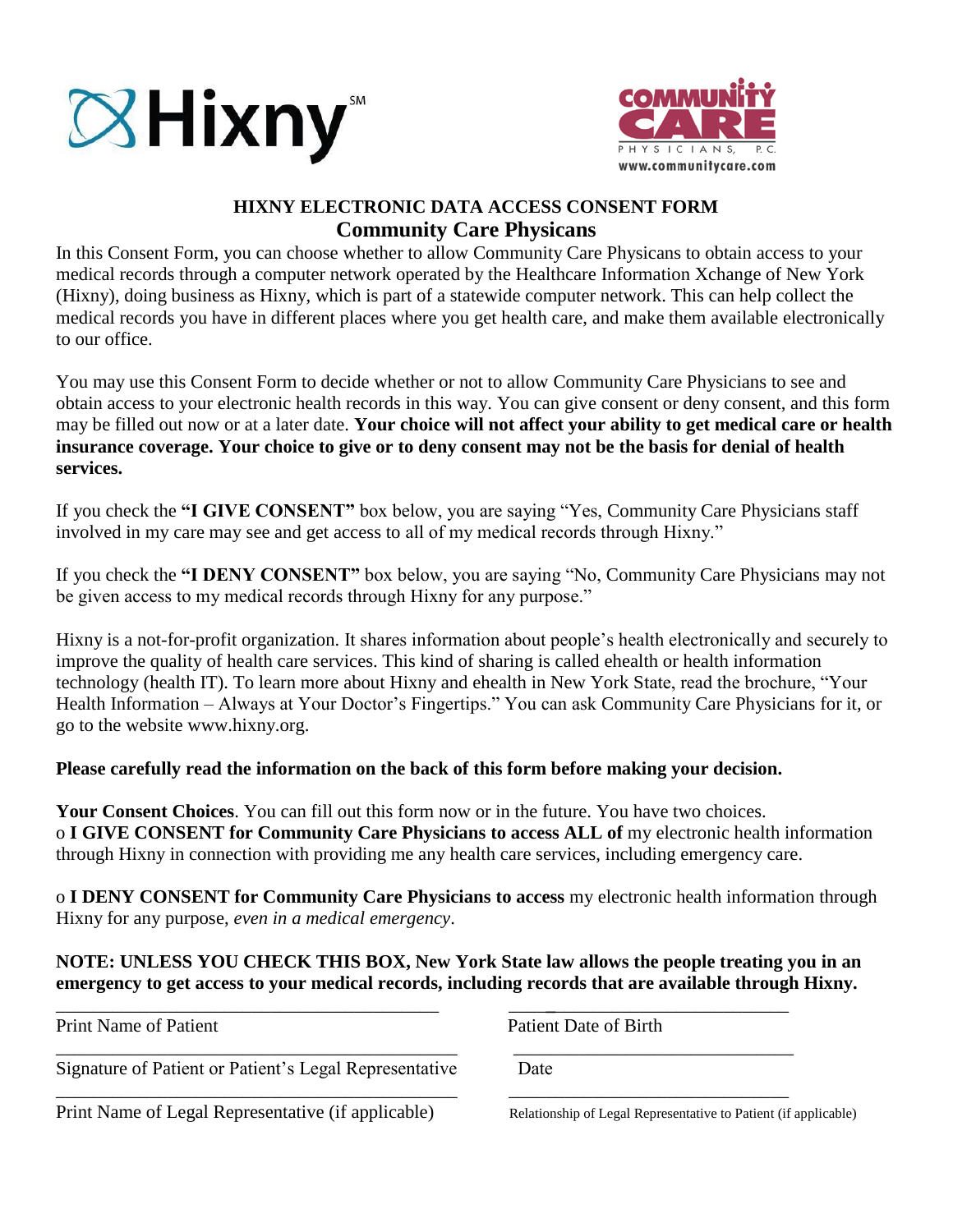#### **Details about patient information in Hixny and the consent process:**

**1. How Your Information Will be Used**. Your electronic health information will be used by Community Care Physicians **only** to:

- Provide you with medical treatment and related services
- Check whether you have health insurance and what it covers
- Evaluate and improve the quality of medical care provided to all patients.

#### **NOTE: The choice you make in this Consent Form does NOT allow health insurers to have access to your information for the purpose of deciding whether to give you health insurance or pay your bills. You can make that choice in a separate Consent Form that health insurers must use.**

**2. What Types of Information about You Are Included**. If you give consent, Community Care Physicians may access ALL of your electronic health information available through Hixny. This includes information created before and after the date of this Consent Form. Your health records may include a history of illnesses or injuries you have had (like diabetes or a broken bone), test results (like X-rays or blood tests), and lists of medicines you have taken. This information may relate to sensitive health conditions, including but not limited to:

- Alcohol or drug use problems
- Birth control and abortion (family planning)
- Genetic (inherited) diseases or tests
- HIV/AIDS
- Mental health conditions
- Sexually transmitted diseases

**3. Where Health Information About You Comes From**. Information about you comes from places that have provided you with medical care or health insurance ("Information Sources"). These may include hospitals, physicians, pharmacies, clinical laboratories, health insurers, the Medicaid program, and other ehealth organizations that exchange health information electronically. A complete list of current Information Sources is available from Community Care Physicians You can obtain an updated list of Information Sources at any time by checking the Hixny website: www.hixny.org.

**4. Who May Access Information About You, If You Give Consent.** Only these people may access information about you: doctors and other health care providers who serve on Community Care Physicians medical staff who are involved in your medical care; health care providers who are covering or on call for Community Care Physicians doctors; and staff members who carry out activities permitted by this Consent Form as described above in paragraph one.

*5.* **Penalties for Improper Access to or Use of Your Information.** There are penalties for inappropriate access to or use of your electronic health information. If at any time you suspect that someone who should not have seen or gotten access to information about you has done so, call Community Care Physicians at (518)783-3110; or call Hixny at (518) 783- 0518; or call the NYS Department of Health at (877) 690-2211.

**6. Re-disclosure of Information.** Any electronic health information about you may be re-disclosed by [Name of Provider Organization] to others only to the extent permitted by state and federal laws and regulations. This is also true for health information about you that exists in a paper form. Some state and federal laws provide special protections for some kinds of sensitive health information, including HIV/AIDS and drug and alcohol treatment. Their special requirements must be followed whenever people receive these kinds of sensitive health information. Hixny and persons who access this information through the Hixny must comply with these requirements.

**7. Effective Period**. This Consent Form will remain in effect until the day you withdraw your consent or until such time Hixny ceases operation.

**8. Withdrawing Your Consent**. You can withdraw your consent at any time by signing a Withdrawal of Consent Form and giving it to (Name of Provider Organization). You can also change your consent choices by signing a new Consent Form at any time. You can get these forms from any Hixny provider, from the Hixny website at www.hixny.org, or by calling (518) 783-0518. **Note: Organizations that access your health information through Hixny while your consent is in effect may copy or include your information in their own medical records. Even if you later decide to withdraw your consent, they are not required to return it or remove it from their records.** 

**9. Copy of Form**. You are entitled to get a copy of this Consent Form after you sign it**.**